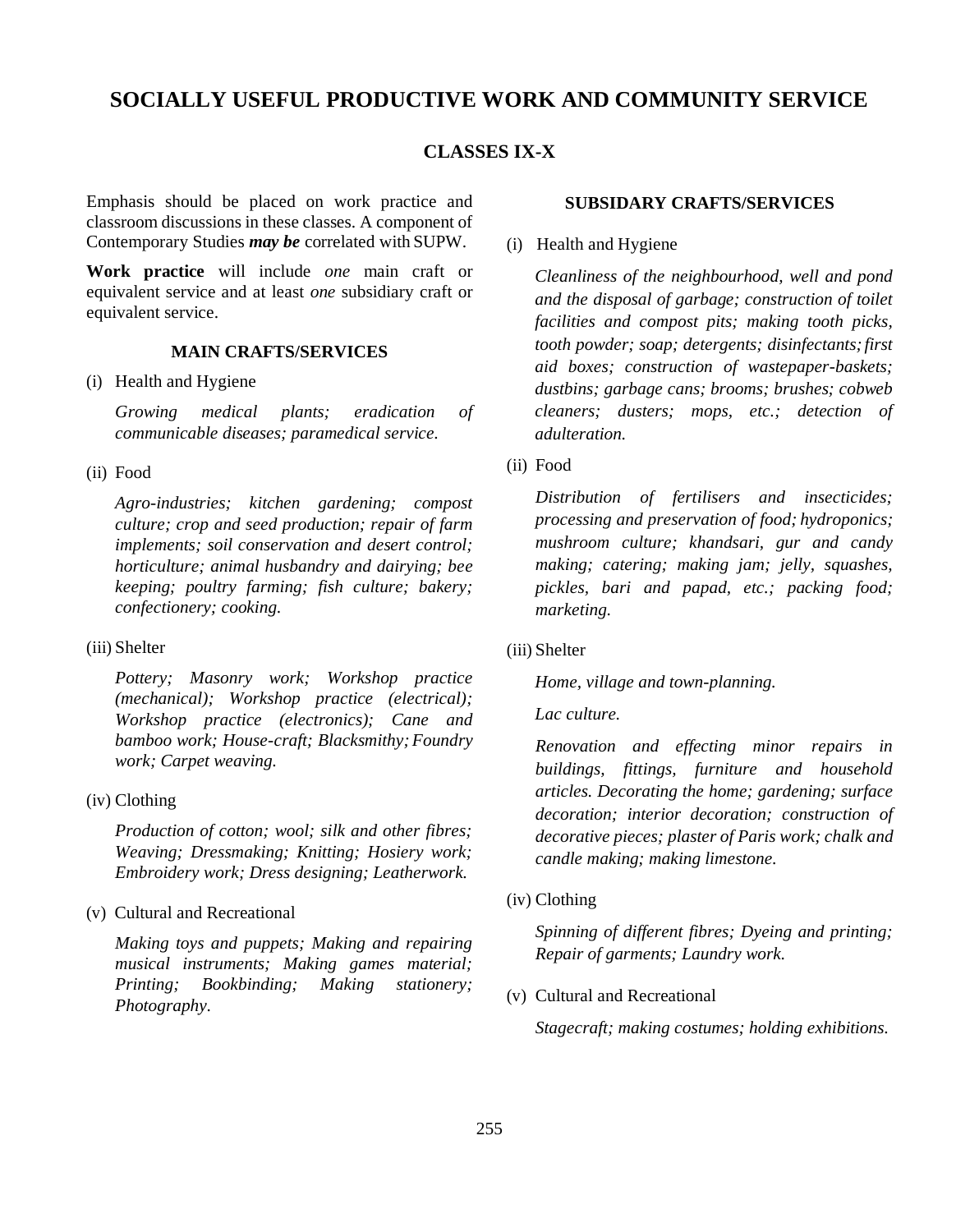### **Further Suggestion on Socially Useful Productive Work:**

Given below is an indication of how Socially Useful Productive Work can be combined with the 'sixth subject' to be offered in the ICSE examination:

*Allied Subject Craft - Socially Useful Productive Work*

- 
- 1. Art (i) Potterywork
	- (ii) Sculpture: any medium
	- (iii) Weaving: any medium
	- (iv) Block printing, screenprinting, batik, tie and dye, etc. on any material.
	- (v) Embroidery.
	- (vi) Puppet or marionette making.
	- (vii) Printing from original wood or lino block.
- 2. Technical Drawing (i) Woodwork or Metal work. Applications
- 3. Home Science (i) Laundry Work or Practical Cookery or Care of a House.
- 4. Cookery (i) Practical Cookery.
- 5. Fashion Designing (i) Needlework and Dressmaking.
- 6. Music (a) Indian (i) Vocal, Instrumental, Tabla,

(b) Western (i) Piano or other instrument.

### **ASSESSMENT: (Classes IX and X)**

Evaluation is an important aspect of planning and execution of the Socially Useful Productive Work and Community Service Programme in Schools. From the beginning of the programme each step needs evaluation. An illustrative guide to the areas of assessment and weightage to be given is contained in the following paragraphs.

## **1. Selection of Socially Useful Productive Work and Community Service.**

Suggested lists of the Main Crafts/Services and Subsidiary Crafts/ Services have been given in the syllabus booklet. Candidates will be required to select one main craft and one subsidiary service OR

one main service and one subsidiary craft per year of preparation for the examination, i.e. Class IX and X.

### **2. Internal Assessment**

The Internal Assessments will consist of assessment in (a) Socially Useful Productive Work (b) Community Service. The work undertaken by the candidates during the two-year preparation period in each will be assessed and marked out of 50. From these assessments they will be placed in an order of merit list giving them marks out of a total of 100. The Council reserves the right to call for the records of the candidates' work.

### **3. Socially Useful Productive Work**

- (i) This will be taken to mean work practice in a main or subsidiary craft. In contrast to community service it implies the making of articles of social use or the practice of a skill.
- (ii) The areas of assessment of Socially Useful Productive work may be classified as follows:

|                   | <b>Marks</b> |
|-------------------|--------------|
| $(1)$ Preparation | በና           |

| $\left(1\right)$ | 110 pulation | $\mathsf{v}\mathsf{v}$ |
|------------------|--------------|------------------------|
|                  |              |                        |
|                  |              |                        |

- (2) Organisation 10
- (3) Skills 20
- (4) Research 10
- $(5)$  Interest  $05$
- (iii) *Preparation:* It is important to select a craft which is socially useful and within the candidates' capabilities. It may be necessary to visit localities where certain crafts are practiced and note details of the processes or methods involved.
- (iv) *Organisation:* The candidates should be able to explain in writing, the tools, materials and processes required as well as draw up a timetable/ programme of work.
- (v) *Skills:* The manual skills of the candidates should be assessed regularly and from the finished product(s) and include the candidates' abilities to follow processes/ methods of the craft.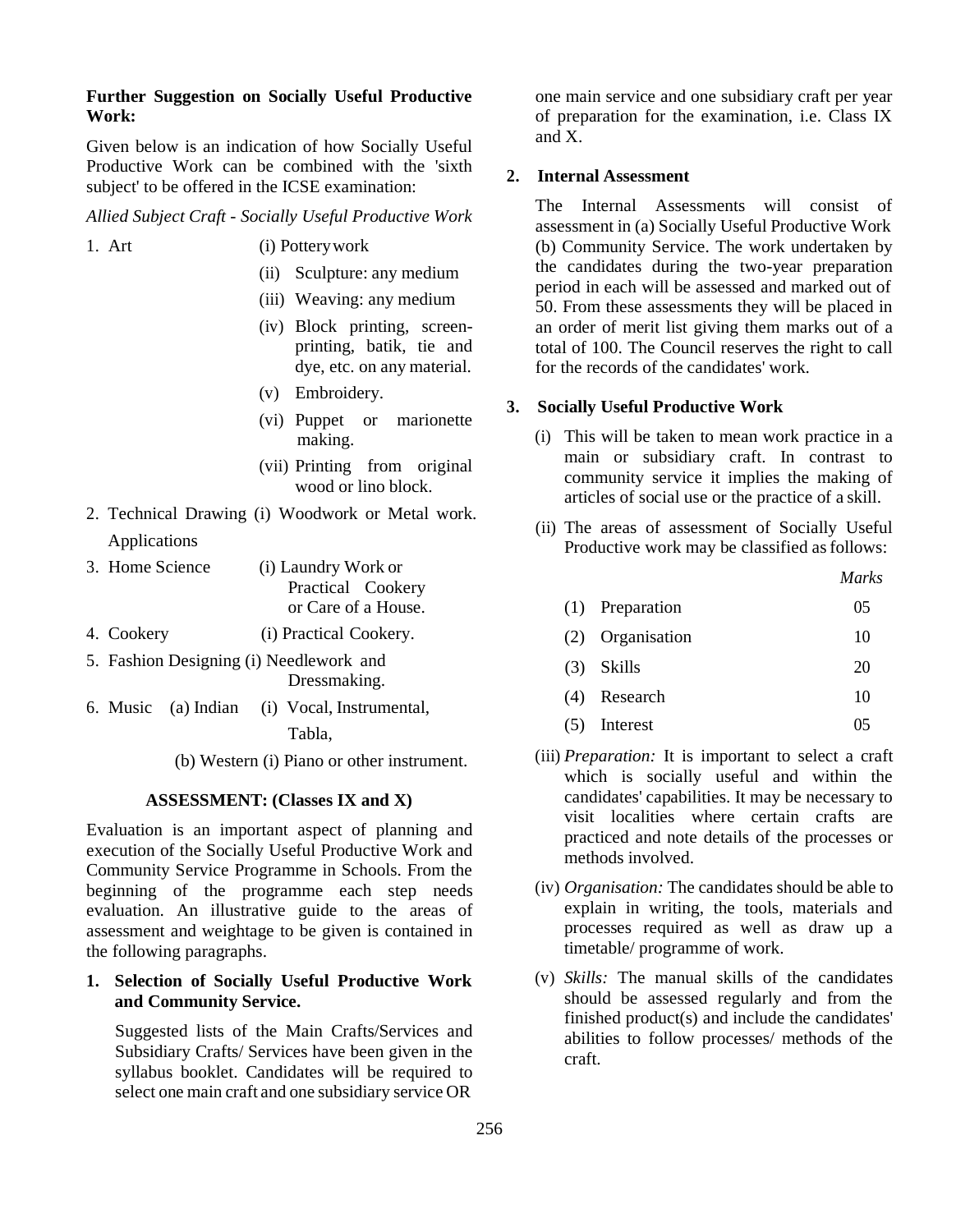- (vi) *Research:* This is the candidates' ability to analyse a process or method and suggest/ implement improvements and also to improvise wherever necessary.
- (vii) *Interest:* This is an assessment of candidates' industriousness, constancy and conscientiousness with regard to the work undertaken. The candidates should be able to adhere to the timetable/ programme of work drawn up by them.
- (viii) *Record Card:* This should be kept for each candidate and the assessment of Socially Useful Productive Work entered in it. A specimen of the record card is given below for guidance.

*(ix) Interpretation of Grades:*

| Grade | Standard       | Points<br>per<br>grade |
|-------|----------------|------------------------|
| A     | Very Good      | 10                     |
| B     | Good           |                        |
| C     | Fair           | 6                      |
| D     | Satisfactory   |                        |
| E     | Unsatisfactory |                        |

### **NAME OF THE SCHOOL**

Internal Assessment Card for Socially Useful Productive Work

Name of the Candidate:

Craft/Skill:

# **ASSESSMENT RECORD**

| Date of    | Areas of Assessment |        |              |        |        |        |          |        |          |        |
|------------|---------------------|--------|--------------|--------|--------|--------|----------|--------|----------|--------|
| Assessment | Preparation         |        | Organisation |        | Skills |        | Research |        | Interest |        |
|            | Grade               | Points | Grade        | Points | Grade  | Points | Grade    | Points | Grade    | Points |
|            |                     |        |              |        |        |        |          |        |          |        |
|            |                     |        |              |        |        |        |          |        |          |        |
|            |                     |        |              |        |        |        |          |        |          |        |
|            |                     |        |              |        |        |        |          |        |          |        |
|            |                     |        |              |        |        |        |          |        |          |        |
|            |                     |        |              |        |        |        |          |        |          |        |
|            |                     |        |              |        |        |        |          |        |          |        |
|            |                     |        |              |        |        |        |          |        |          |        |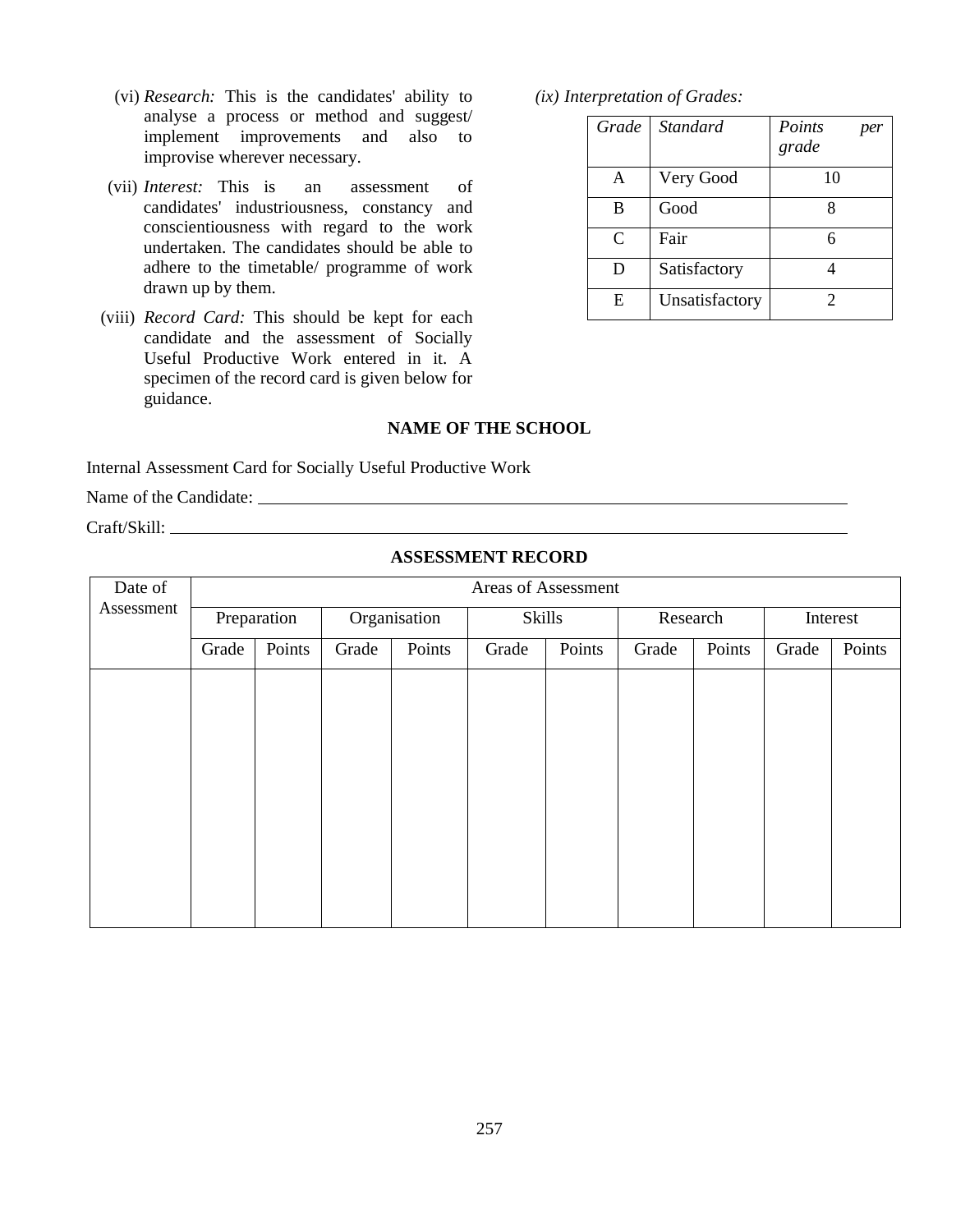### **4. Community Service**

- (i) This will be taken to mean work done in the home, school and outside which is beneficial to the community.
- (ii) The areas of assessment for community service may be as under:

|     |                 | <i>Marks</i> |
|-----|-----------------|--------------|
| (1) | Preparation     | 05           |
| (2) | Organisation    | 10           |
| (3) | Skills          | 20           |
| (4) | Resourcefulness | 10           |
| (5) | Interest        | 05           |

- (iii) *Preparation:* It is important to select a service that will be beneficial to the community. It may be necessary to form teams or squads and to select a leader.
- (iv) *Organisation* is the knowledge of the tools, materials and methods/process by which the work can be done, and the ability to draw up a timetable or programme of work.
- (v) *Skills* are the manipulative skills of doing the work. The quality of the candidates' work should be assessed.
- (vi) *Resourcefulness* is the ability to complete the work in spite of problems and difficulties and to improvise wherever necessary.
- (vii) *Interest* is the assessment of the candidates' constancy, industriousness and conscientiousness in doing the work and their abilities to adhere to the timetable or programme drawn up by them.
- (viii)A *record card* on the lines suggested for Socially Useful Productive Work should be kept.
- (ix) **A practical scheme** for day schools is given below:
	- (a) In the case of day schools, parents should be involved in making their children aware of their responsibilities in the home and to persons in the area in which they live. They should be encouraged to render

Service in the home and to their neighbours. Such service may take the form of helping parents in cleaning the house, making the beds, assisting in the kitchen, cleaning the backyard, helping in the garden, visiting the sick, teaching a child or children in the neighbourhood, and so on.

Experiments should be tried in every school in which there are day scholars. Parents should be asked to give each child a job of work to do which will last between 20 minutes to half-an-hour each day.

- (b) A diary should be kept for each child in which the parents enter each day:
	- (i) Nature of work;
	- (ii) Time allotted:
	- (iii) Remark of the parent;
	- (iv) Signature of the parent.

Thus, it will be possible for the school to ensure that children do at least three to three-and-half hours of *Socially Useful Productive Work*, per week.

- (c) The number of hours as far as the Community Service (*Social Service*) is concerned, in the case of day scholars, will then be written the home and the neighbourhood and may rightly be termed 'Homework'. The remarks to be entered by the parent should be specified, so that they may be converted into grades.
- (d) A suggested five points "*remarks*" scale is given below:

| $A -$ | Very good      |
|-------|----------------|
| $B -$ | Good           |
| $C -$ | Fair           |
| $D -$ | Satisfactory   |
| Е -   | Unsatisfactory |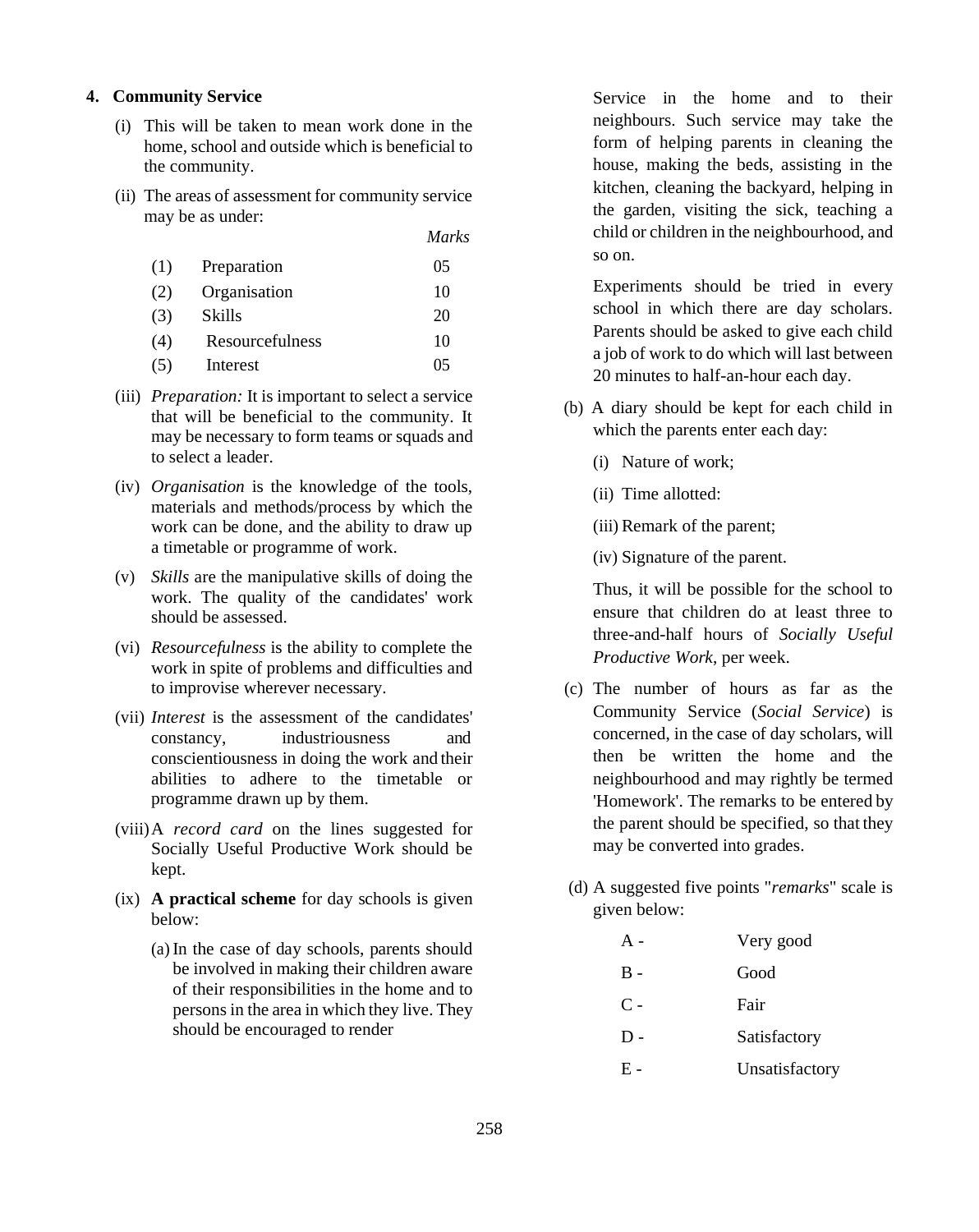(e) The class teacher should be required to enter the "grades" in a special register against each child. At the end of the month/term these grades may be converted into points thus:

| Standard       | Grade | Points |
|----------------|-------|--------|
| Very Good      | A     | 10     |
| Good           | B     | 8      |
| Fair           | C     | 6      |
| Satisfactory   | D     | 4      |
| Unsatisfactory | E     | 2      |

# **5. Submission of Grades**

The Head of the School will be responsible for the correct entry of the result of each candidate in terms of grades A, B, C, D or E based on the following scale and standard:

| Grade | Standard       |
|-------|----------------|
| A     | Very Good      |
| B     | Good           |
| C     | Fair           |
| D     | Satisfactory   |
| E.    | Unsatisfactory |

The grade of each candidate in Socially Useful Productive Work and Community Service for Class X, is to be submitted online through the Council's CAREERS portal by the due date.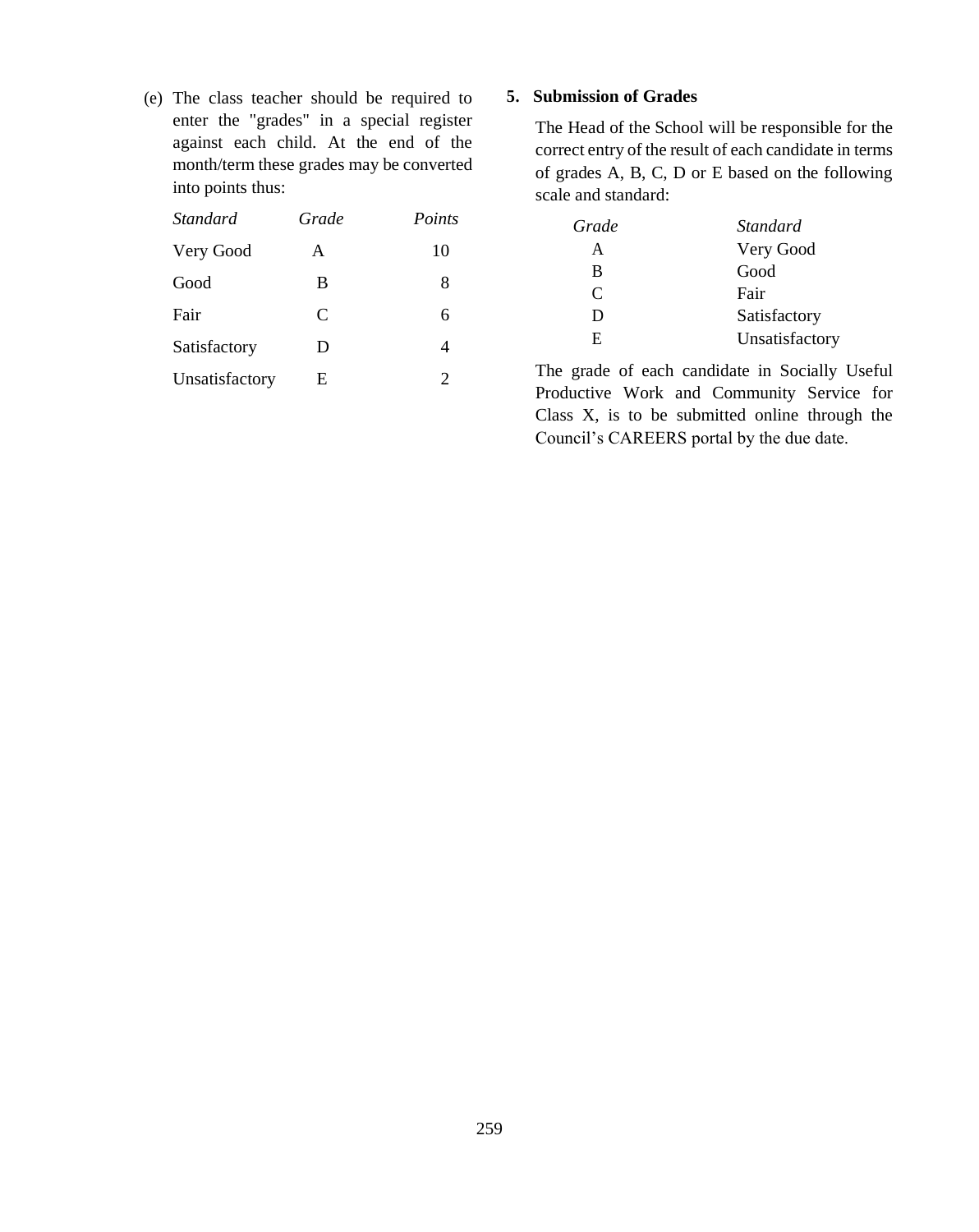# **CONTEMPORARY STUDIES (OPTIONAL)**

**(Recommended to form a component of SUPW)**

The aim of the section on **Contemporary Studies** is to provide to all students a comprehensive appreciation of the contemporary world and society and enable them to:

- (i) Understand modern development.
- (ii) Acquire skills that are necessary to withstand the interrelationships in society, politics and natural environment.
- (iii) Appreciate the constraints and opportunities that enable a social order to evolve.
- **1. Environment**

Civic Sense, Health and Hygiene

- *Types of pollution and effective measures for prevention of pollution.*
- *Conservation of natural resources.*
- *Waste products management.*
- *Respect for laws regulating community living.*
- *Respect for other'sfreedom.*
- *Concern for public property.*
- *Need for inculcating hygienic habits.*
- *Importance of vaccination.*

# **2. Population Education**

• *Family planning, small family norms, gender equality. Female infanticide, abortion laws/ euthanasia.*

# **3. The cultivation of Aesthetics**

- *Appreciation of art, music, poetry, literature and drama.*
- *Cultivation of soft sensibilities and promotion of values that enhance appreciation of new living practices.*

(iv) Participate in meaningful, interactive exposure to programmes that provide sensitization to poverty, exploitation and injustice.

*Note: Pupils are to be provided a general appreciation of the following topics with a view to cultivate and inculcate values promoting sustainable societal practices.*

# **CLASS IX**

### **4. Quality of Life**

- *Importance of effective use of time; hobbies, interests and importance of group activities.*
- *Doing the right things and doing things right.*
- *Cultivation of attitudes that enhance sustainable living practices.*
- *Striving to achieve excellence.*

### **5. Culture, 'Sanskars' and Values**

- *Tenets of important religions in India supporting the cultivation of values and sustainable living practice (Two stories/parables each of the holy books).*
- *Role of caste and religion in politics with reference to India, Japan and US.*
- *Prejudice and Stereotyping - stereotyping mechanism, ways to overcome stereotyping.*

### **6. The Role of Family**

- *Definition of family.*
- *Classification of family: nuclear, extended and joint.*
- *Changing family values.*
- *Collective impact of values acquired in the family on society.*